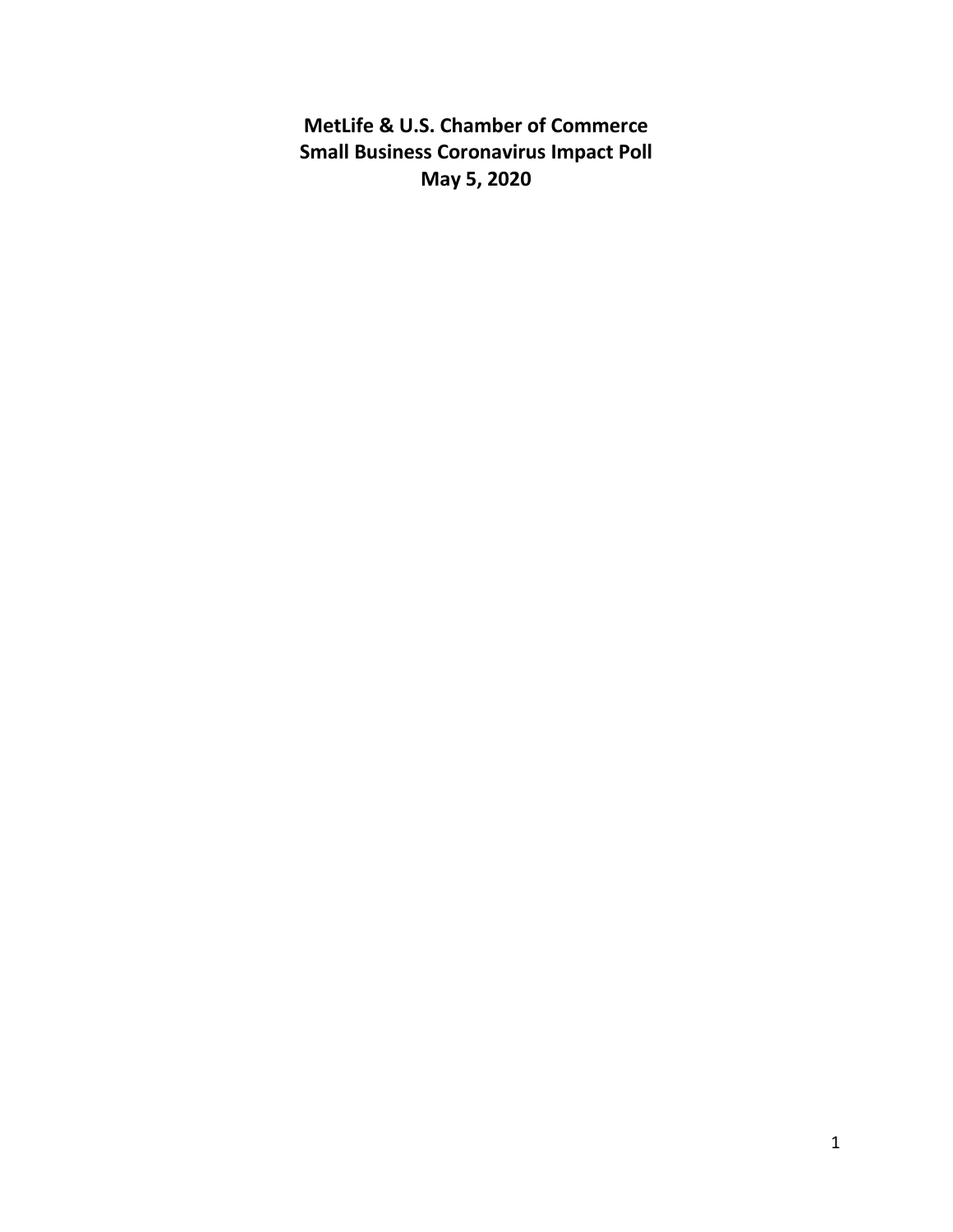## **Index Summary**

 $\overline{a}$ 

### *SMALL BUSINESSES RAMPING UP ACTIONS TO SURVIVE PANDEMIC*

*AS CHALLENGES CONTINUE, 47% OF SMALL BUSINESSES SAY PPP FUNDING IS CRITICAL* 

As small businesses remain closed due to social distancing requirements, many are finding unique ways to transform their business operations, according to the latest MetLife & U.S. Chamber of Commerce Small Business Coronavirus Impact Poll.<sup>1</sup>

Last month, 12% of small businesses reported transitioning some or all of their employees to teleworking, while 10% had begun transitioning the retail aspect of their business to be more virtual or digital. This month these trends grew more pronounced with one in five (20%) small businesses saying they have transitioned employees to teleworking and 17% reporting they have transitioned their retail presence to be more virtual or digital.

Meanwhile, the number of small businesses shutting down continues to climb. One in three (29%) of respondents said they had shuttered their businesses temporarily in the last two weeks (note, these figures do not include small businesses that closed prior to the twoweek period before the April survey was taken). That's up from 24% who reported the same one month prior. In addition, more than one in five small businesses (22%) say they are two months or less from closing permanently. Self-reported business health also continues to decline: 50% of small businesses feel their business is in good health, down seven points from last month.

During this period of economic distress, many small businesses are turning to the Small Business Administration's Paycheck Protection Program (PPP) to meet their immediate cash flow needs. One third (32%) of the small business population has applied, or tried to apply, for a PPP loan. Another 13% are still planning on applying. Of those that have applied, or plan to apply, the main intended usages for the funds are to pay current employee salaries or benefits and to pay rent/utilities. PPP funding is especially critical for employers with between 20 and 500 employees: Larger small businesses are the most likely to have applied for and received a PPP loan (29%).

Overall, sentiments toward the national economy remain statistically unchanged from last month (21% believe it is in good health versus 25% last month). While one in four (24%) believe their local economy is in good health.

<sup>1</sup> "*This quarter, the MetLife/U.S. Chamber of Commerce Small Business Index was conducted via an online survey, in place of the typical phone-based approach. This methodological shift is in response to anticipated lower response rates in dialing business locations as a result of mandated closures related to the COVID-19 outbreak. During Q2, we fielded two separate waves, one month apart, with each survey comprised of 500 respondents. Results of the second wave are summarized in this report. While significant changes in data points can largely be attributed to the recent economic environment, switching from a phone to online approach may have also generated a mode effect."*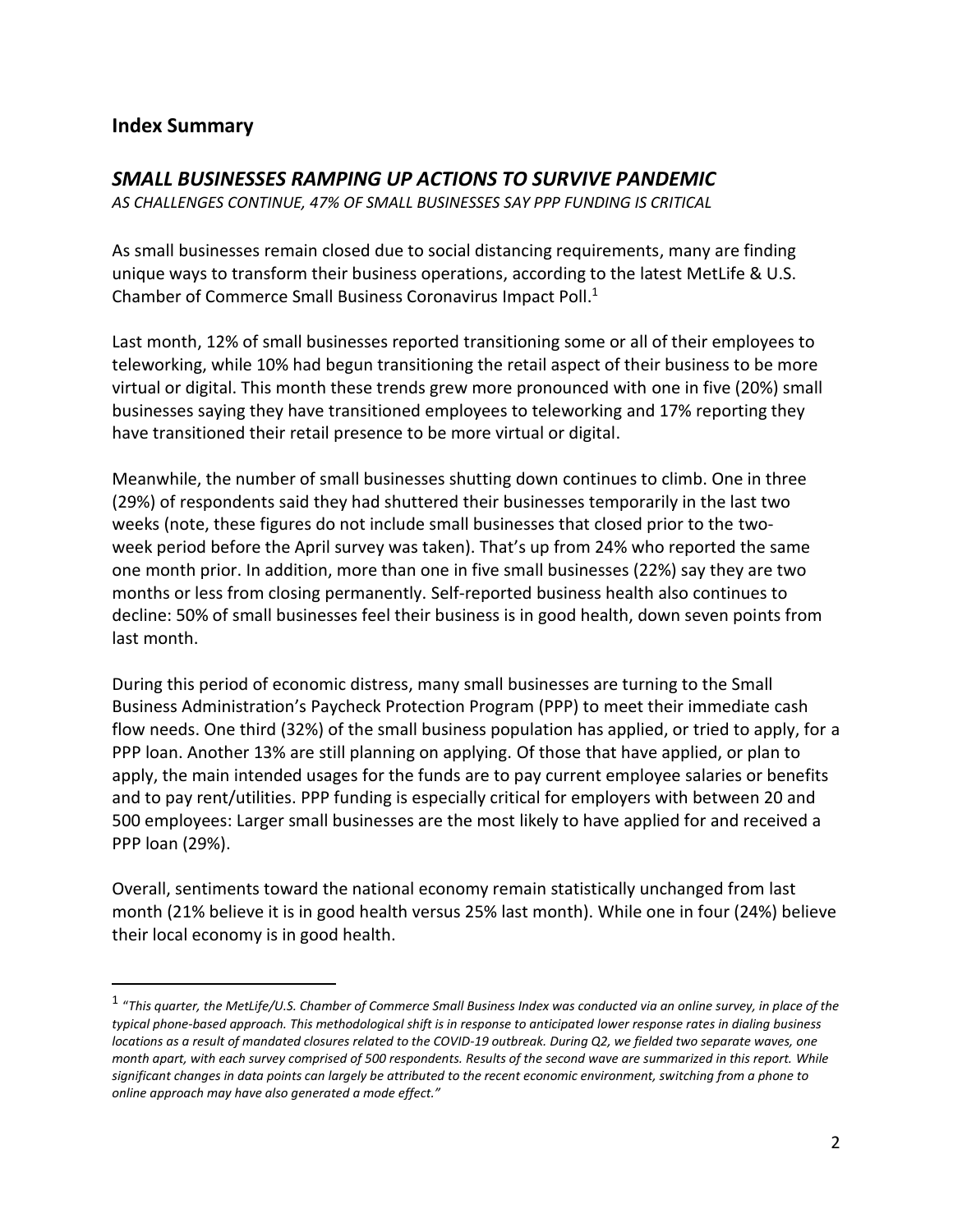As we move to reopen the economy, the biggest concerns for small businesses is a lack of profitability due to the decreased number of customers (54%) and protecting the health of their employees (36%). Other concerns include a resurgence of the outbreak forcing another shutdown (34%) and challenges with implementing social distancing (28%) or additional health requirements (16%). Despite these times of stress for small business, 48% of small businesses said they still feel comfortable with their cash flow.

There are reasons to be optimistic as well. 79% of small businesses anticipate bringing back most of their employees once the U.S. small business climate returns to normal. Small businesses in the services (84%) and professional services (82%) industries are among the most likely to report this. In terms of business size, larger businesses are more likely than smaller businesses to anticipate rehiring employees (86% of businesses with 20+ employees). Also, more small businesses say they plan to increase investment (25%) than those planning to decrease investment (19%). While nearly one in five (17%) say they don't know whether they will increase or decrease investment.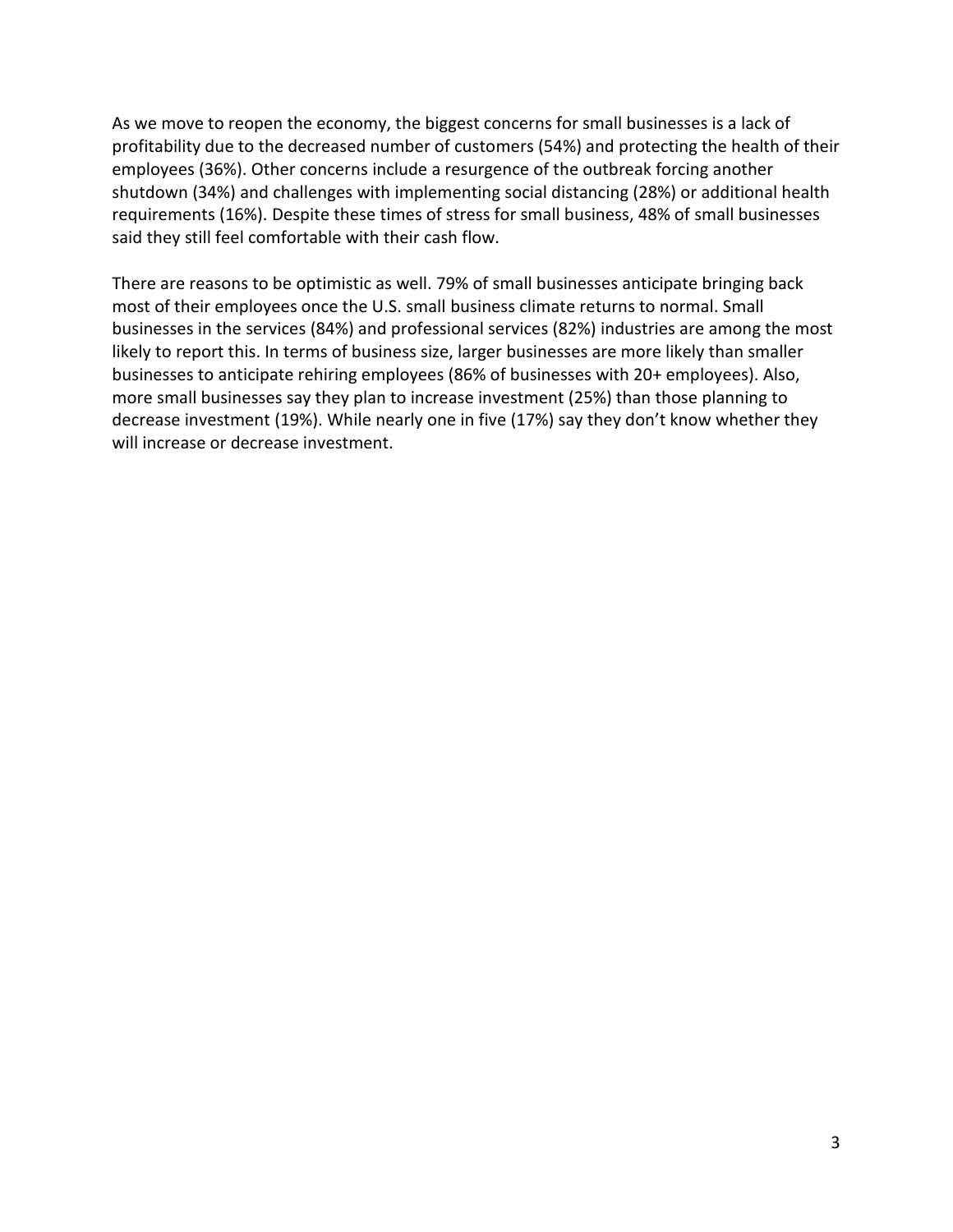# **Index Highlights**

- **Businesses learn to adapt.** One in five (20%) businesses have switched at least some employees to teleworking. 17% have transitioned their retail presence to virtual or digital configurations, while 17% have asked for flexibility in rent payments.
- **Small businesses rush to apply for PPP loans.** One third (32%) of the small business population has applied, or tried to apply, for a Paycheck Protection Program (PPP) loan from the U.S. Small Business Administration. Another 13% still plan to apply.
- **PPP loans critical for larger small businesses.** Larger small businesses (with over 20 employees) are the most likely to have applied for and received a PPP loan (29%) compared to small (3%) and mid-sized (14%) businesses.
- **Loan funds to be used for immediate cash flow needs.** Of those that have applied, or plan to apply, for a PPP loan, the main intended usages are to: (38%) pay current employee salaries or benefits and (21%) to pay for rent or utilities.
- **Almost half comfortable with cash flow.** 48% of small businesses said they still feel comfortable with their cash flow. However, this represents an 11-point drop from one month ago.
- **Small business health continues decline.** 50% of small businesses feel their business is in good health, down seven points from last month. This came almost exclusively from a decrease in businesses saying their business is in "very good" health.
- **Temporary closures continue.** Three in ten (29%) businesses say they have *temporarily* closed their business in the last two weeks (24% said so last month). More than one in five small businesses (22%) say they are two months or less from closing permanently
- **Confidence in national economy unchanged.** Sentiments toward the national economy remain statistically unchanged from last month (21% believe it is in good health versus 25% last month). 24% believe their local economy is in good health.
- **More plan to increase investment.** More small businesses say they plan to increase investment (25%) than those planning to decrease investment (19%). While nearly one in five (17%) say they don't know whether they will increase or decrease investment.
- **Most large small businesses plan to rehire.** Larger small businesses are more likely than smaller businesses to anticipate rehiring employees (86% of businesses with over 20 employees plan to do so).
- **Small business gives back.** Two-thirds of small businesses have contributed to those in need during the pandemic, mostly by donating to food banks or response funds (31%). 19% say they have produced or donated personal protective equipment.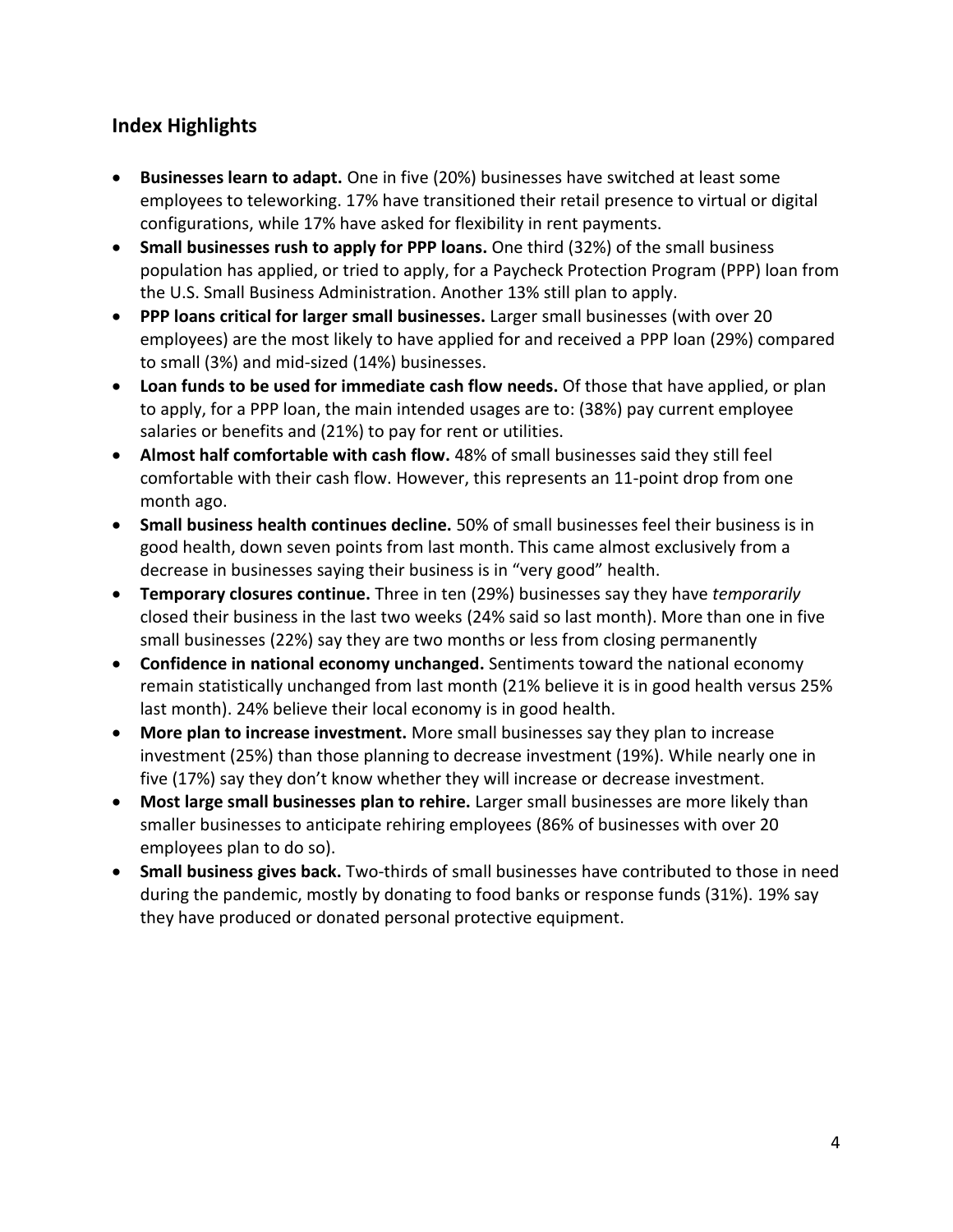## **Spotlight: The Impact of the Coronavirus on Small Business**

# *AS SOCIAL DISTANCING CONTINUES, SMALL BUSINESSES CHANGE OPERATIONS*

Our survey on the impact of the coronavirus shows the vast majority (85%) of small businesses are still concerned about the pandemic's impact. Concern is highest in the retail (90%), services (88%), and manufacturing (87%) sectors. Those in the retail and service sectors are more likely to be *very* concerned about the pandemic (60% and 62%, respectively).

At this time of continued concern, the survey shows a growing adaptation in business operations. One in five small businesses report transitioning some or all of their employees to teleworking (an eight-point increase from last month). This month, more report transitioning the retail aspect of their business to more virtual or digital setups (17% this month, up from 10% last month).

Across sectors, retailers are most likely to have transitioned the retail aspect of the business to more virtual or digital configurations (24%, compared to 7%-19% among other industries) or delivery/pickup (22%, compared to 5%-14% among others). Professional services businesses are the most likely among sectors to have transitioned employees to teleworking (34% report doing so, compared to just 12-16% of other sectors). This reflects a significant 20-point increase in the number of professional services businesses who have moved to teleworking from last month (14%).

Many small businesses (58%) are making *financial* adaptations as well. More than a quarter (27%) report downsizing their business's use of utilities, 19% have adjusted employee salaries or hours, and 12% have downsized their business insurance coverage. Small businesses are also seeking other forms of financial relief, including a significant increase in those who report applying for a working capital loan (19% this month, a 15-point increase from last month) and asking their landlord for flexibility in paying rent (17% this month, an eight-point increase from last month).

Some small businesses are coping by temporarily closing. One in three (29%) of respondents said they had shuttered their businesses temporarily in the last two weeks (note, these figures do not include small businesses that closed prior to the two-week period before the April survey was taken). That's up from 24% who reported the same one month prior. In addition, more than one in five small businesses (22%) say they are two months or less from closing permanently. However, among businesses that are still open, fewer say it is likely that they will need to temporarily close in the next two weeks (26%), compared to last month (40%).

Across sectors, both retailers and professional services firms report more temporary business closures. 35% of retail and 22% of professional service businesses report having temporarily closed their business in the last two weeks, an increase over last month when 24% and 13%, respectively, said the same.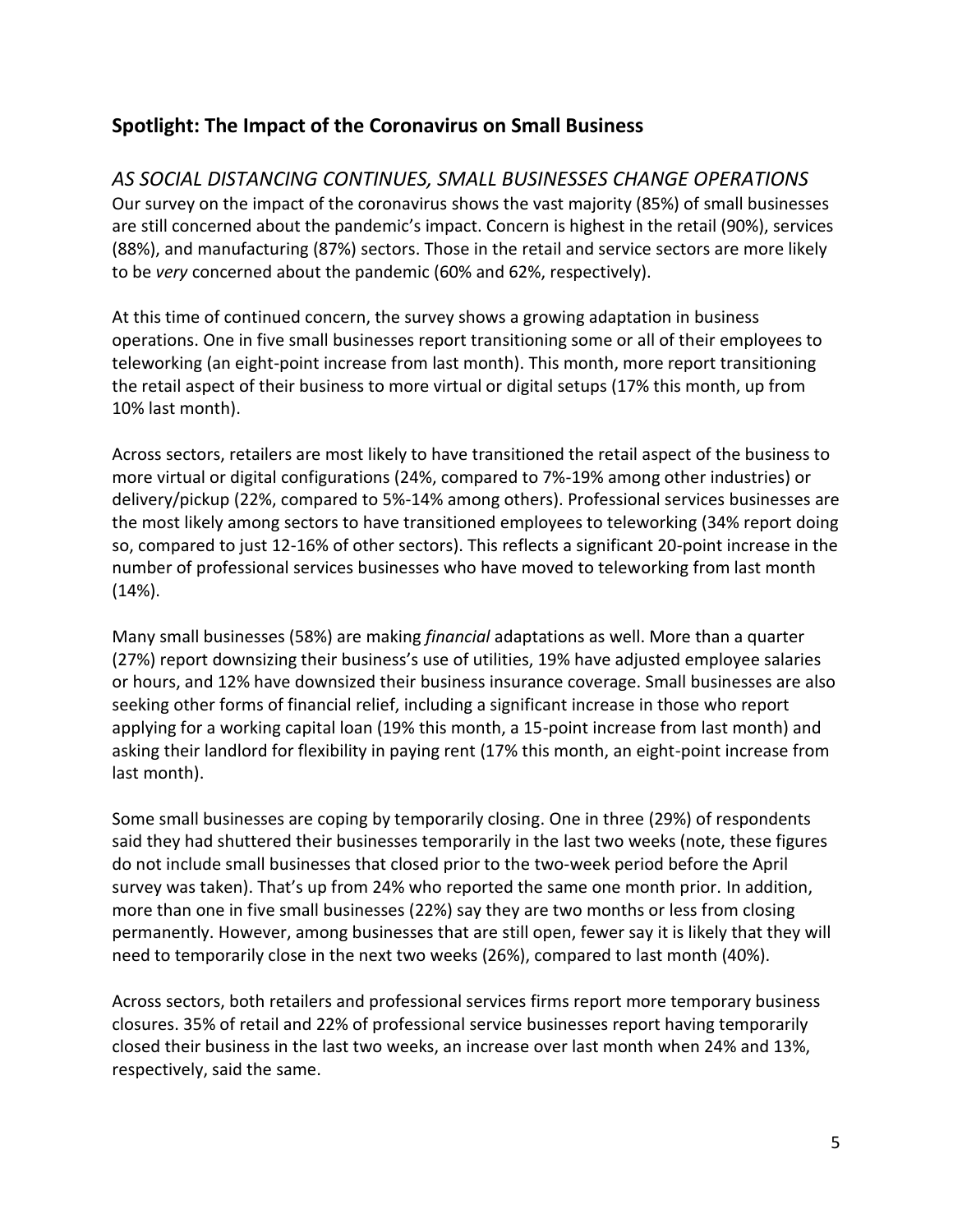

# *SMALL BUSINESSES TURN TO PPP TO BRIDGE THE GAP*

To bridge the gap while many businesses are still locked down due to social distancing restrictions, many are turning to Paycheck Protection Program (PPP) loans to meet their immediate needs.

One third (32%) of small businesses report having applied for, or having tried to apply for, a PPP loan from the U.S. Small Business Administration. This includes those who have applied for a loan but did not receive it (14%), those who tried to apply but were unsuccessful (9%), and those who applied for and received a loan (9%). Over one in ten (13%) report that they are planning on applying for a PPP loan.

PPP loans are especially crucial for larger small businesses (more than 20 employees). Larger small businesses are the most likely to have applied for and received a loan (29%) compared to 3% for the smallest small (less than five employees) and 14% for mid-sized (between 5-20 employees) small businesses. Across industry groups, manufacturing businesses are most likely to have applied for a loan (39%), followed by professional services (35%), retail (33%), and finally, services (27%).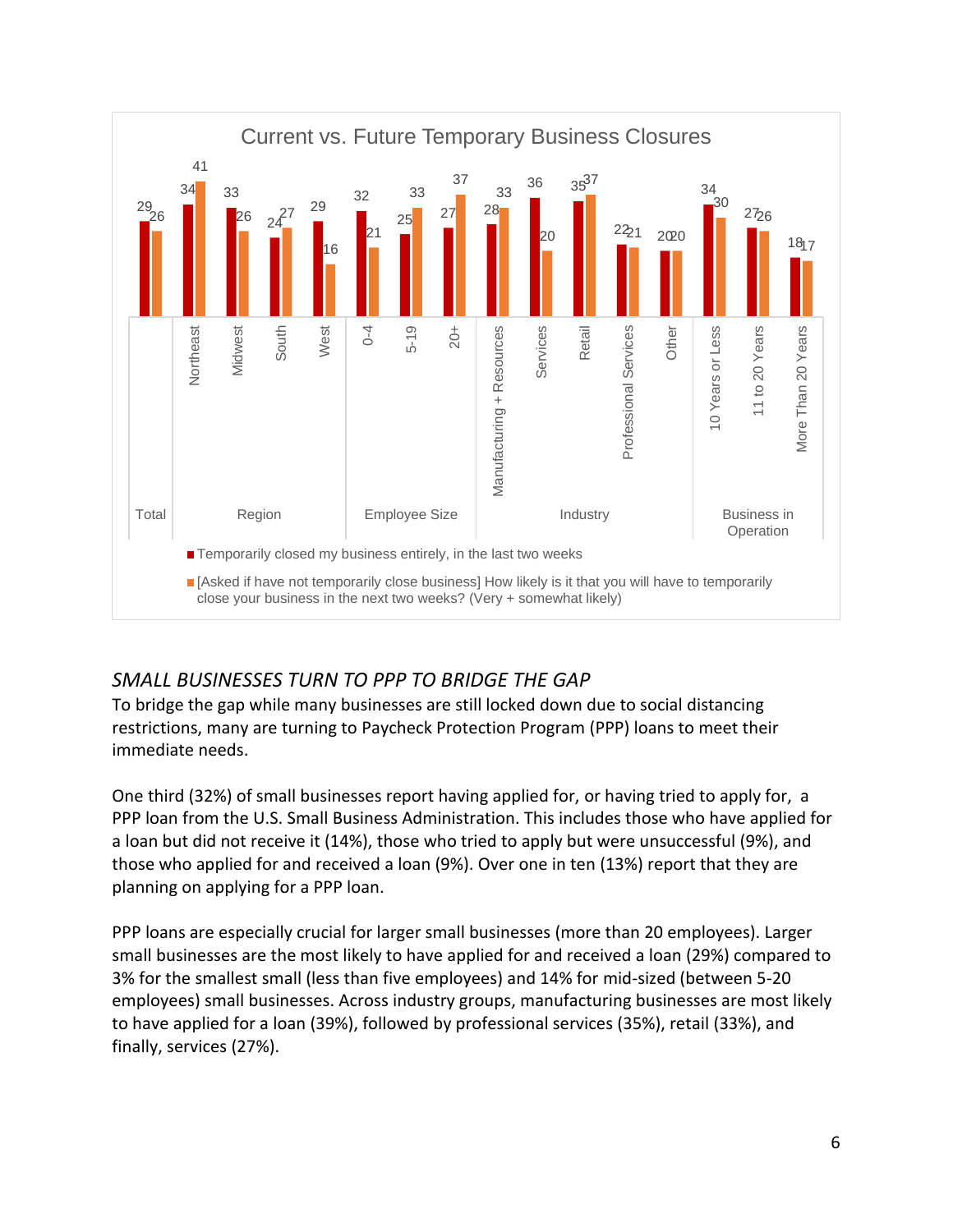Businesses intend to use PPP funds to meet immediate cash flow needs. Among those businesses who have gone through the application process, or plan to, the top two intended uses of PPP loans are: to pay current employee salaries or benefits (38%) and to pay rent or utilities (21%).

When asked how critical the PPP loan is to keep their business open, businesses are split: 47% say it is critical and 46% report it is not. However, this varies by loan *status*: nearly nine in ten (87%) of those who have applied for a loan, but did not receive it, report that it is critical, while 85% of businesses who have received their loan and 72% of those planning to apply for a PPP loan say it is critical.

Among those who have applied for a PPP loan, 39% report that the loan funds were gone before they could apply. This was the biggest reported issue for those who applied and did not receive the loan (51% reported this issue).

# *AS THEY LOOK TO REOPEN, PROFITABILTY AND EMPLOYEE HEALTH ARE TOP CONCERNS*

Small businesses said they are primarily concerned about lack of profitability due to decreased customers (54%), protecting the health of their employees (36%), and that a resurgence of the virus will force their business to shut down again (34%). They are also concerned with reopening including challenges with implementing social distancing (28%) or additional health requirements (16%).

Across sectors, manufacturing businesses are most likely to report concerns about protecting employee health (41%), while service industry (60%) and retail (62%) businesses show more concerns about a lack of profitability (compared to 47% in manufacturing and 50% in professional services).

In different regions, small businesses in the Northeast, Midwest, and West are equally concerned about lack of profitability due to decreased customers (all at 58%), while those in the South (47%) are less concerned. Concern for a resurgence of the pandemic is higher in the Midwest (38%) and South (36%), than in the West (32%) or Northeast (28%).

Cash flow is another top concern for small businesses. 48% of small businesses said they still feel comfortable with their cash flow. However, this represents an 11-point drop from one month ago. Before the pandemic this metric had hovered around 80%.

Looking across industries, professional services (57%) continue to be the most comfortable with their cash flow, though sentiments have dropped compared to last month (67%). This month, businesses in the service sector (39%) are the least comfortable with 29% reporting that they are "not at all comfortable" with their cash flow.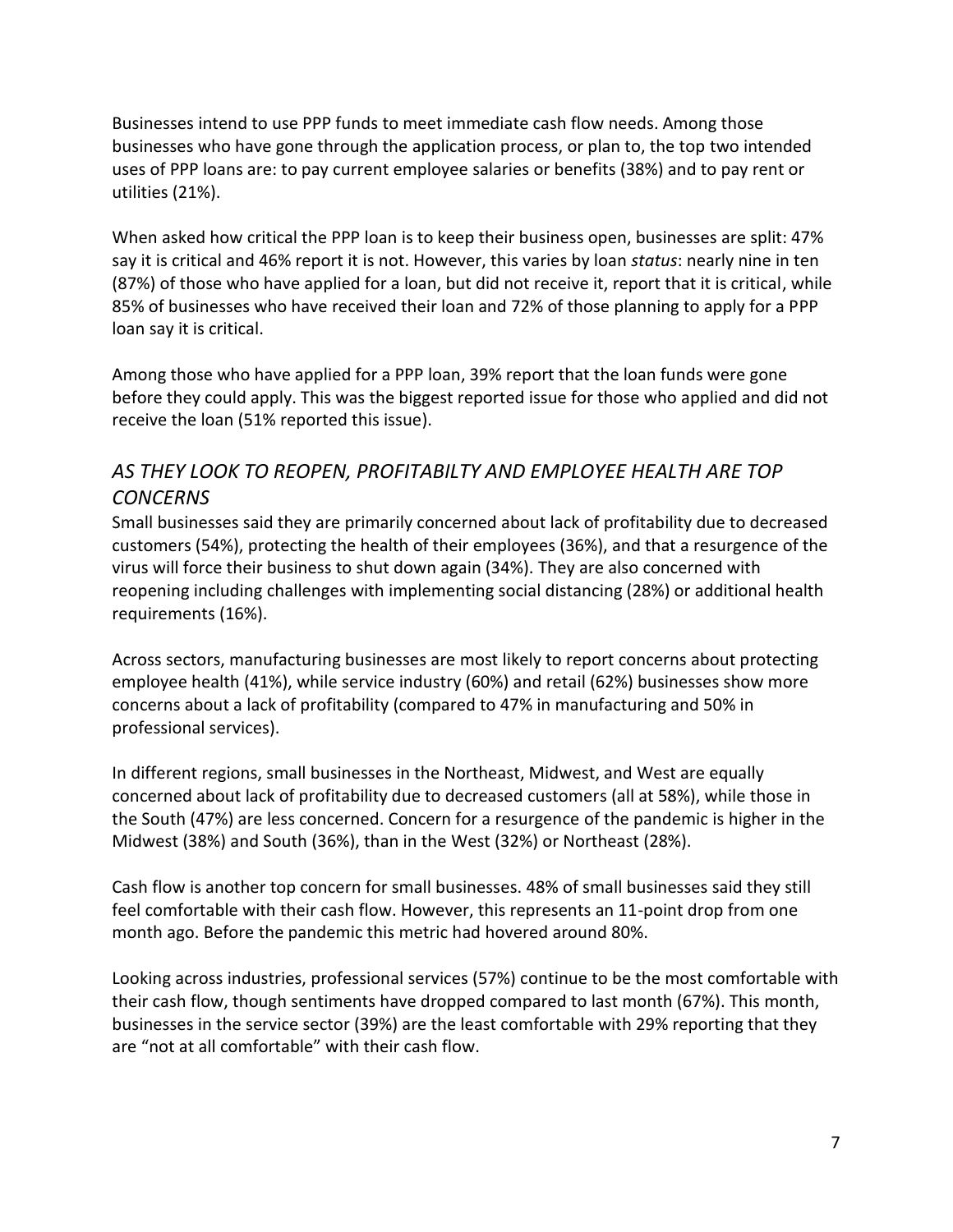#### *REASONS FOR OPTIMISM: LONG TERM INVESTMENT AND REHIRING PLANS*  However, there are reasons for optimism as well—especially in the medium to long term.

For one, small businesses have plans to rehire staff that they may have furloughed or laid off. 79% of small businesses that have laid off or furloughed employees anticipate bringing back most of their employees once the U.S. small business climate returns to normal.

Those in the service industry (84%) and professional services firms (82%) are among the most likely to report this. In terms of business size, larger businesses are more likely than smaller businesses to anticipate rehiring employees (86% of businesses with 20+ employees).

Over the next year, more small businesses say they are planning to increase staff (24%) than those planning to reduce staff (13%). This is up one (that is, statistically unchanged) and up four points from last month, respectively. 55% say they intend to retain the same amount of staff over the next year.

Also, more small businesses say they plan to increase investment (25%) than decrease investment (19%) over the next year. But there is a cost of uncertainty: nearly one in five (17%) say they don't know whether they will increase or decrease investment. As recently as Q1 2020, only 6% reported being uncertain over the direction of their future investments.

## *SMALL BUSINESSES FIND WAYS TO GIVE BACK*

Two in three small businesses are continuing contributions to those in need in the midst of the pandemic. This includes nearly one-third (31%) who have donated to a food bank or COVID-19 response fund, one in five (22%) who report paying their employees even if their business has shortened hours or is closed, and another one in five (22%) who have loaned money to a friend or family member.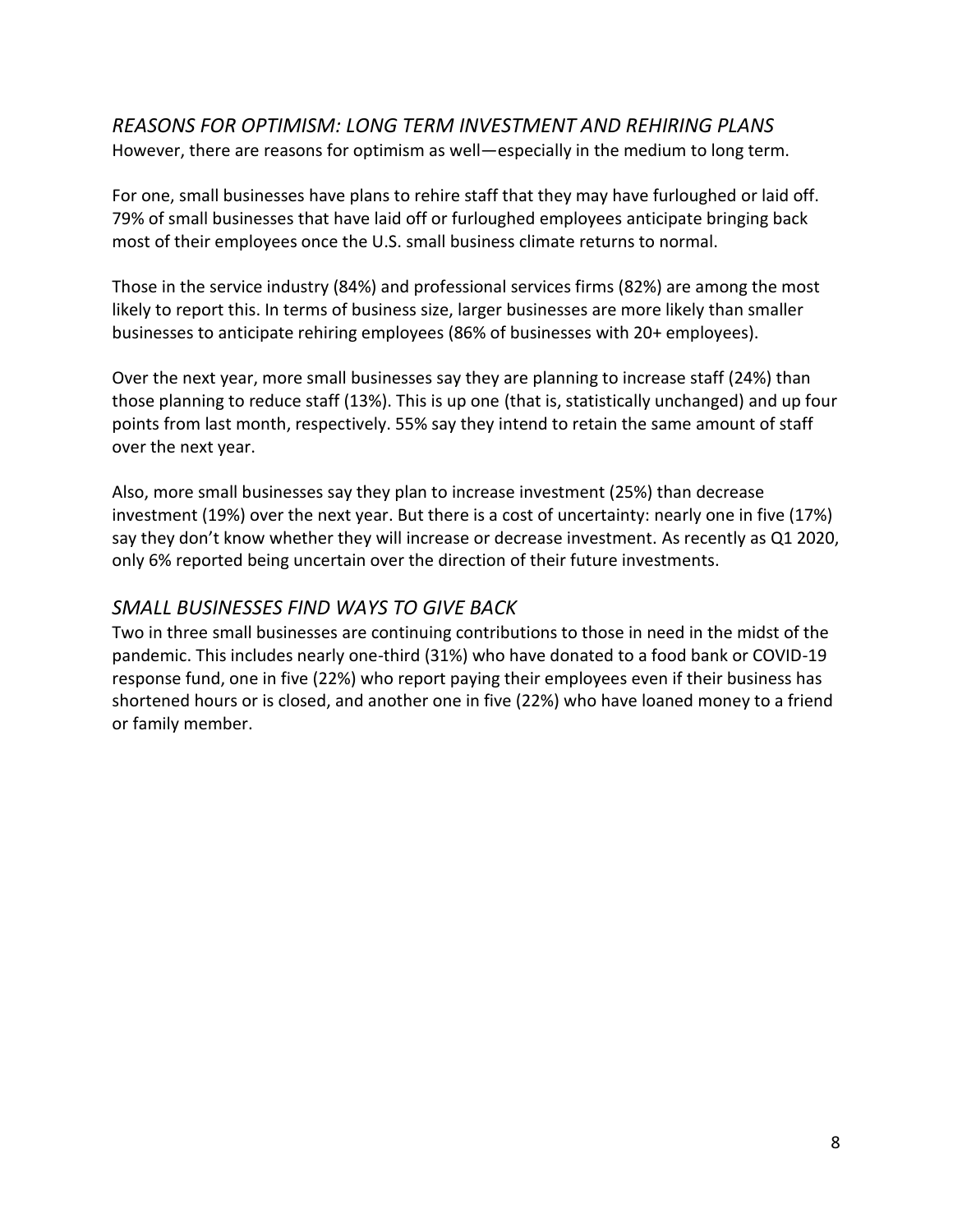### **KEY FINDINGS**

## **SMALL BUSINESS ENVIRONMENT**

#### *SMALL BUSINESSES SEE WORSENING LOCAL ECONOMIES*

Sentiments toward the national economy remain statistically unchanged from last month (21% believe it is in good health versus 25% last month). However, it is worth noting that the number of businesses saying the U.S. economy is in "very good" health has declined (to 6% from 12% last month), while the number saying the national economy is "very poor" has risen (to 29% from 18%).

In comparison, sentiments toward the local economy have taken a turn for the worse. This month, just one in four (24%) believe their local economy is in good health (compared to 32% last month), a decline of eight points. The number saying the local economy is "very poor" has increased by seven points to 17%, while simultaneously the number saying the local economy is "very good" has halved (now 7%, from 13% last month). Pessimism is greatest among those in the Northeast: just a fifth (19%) of small businesses there believe their local economy is in good health.

While sentiments about local competition have not changed drastically (23% report more competition, compared to 25% who said the same last month), sentiments about compliance measures have shifted slightly. This month, 56% say the amount of time spent on licensing, compliance and regulations has stayed the same, a change from 66% who said so last month.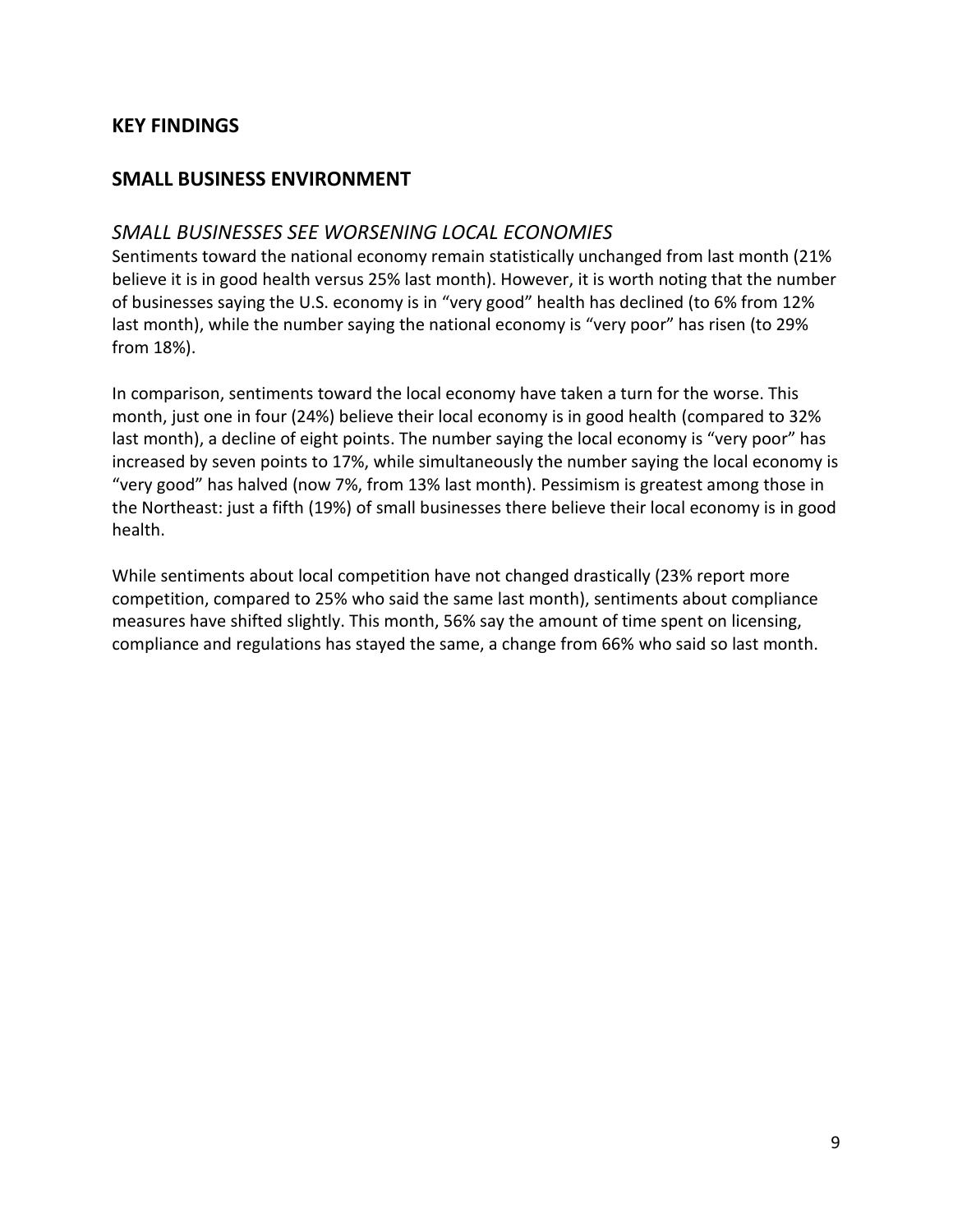#### **KEY FINDINGS**

## **SMALL BUSINESS EXPECTATIONS**

#### *UNCERTAINTY MAKING IT HARD TO KNOW WHAT TO DO NEXT*

Small businesses continue to feel uncertain about their future investments. Notably, nearly one in five (17%) say they are unsure whether they will increase or decrease investment in the next year. Only 6% of respondents were unsure in Q1 of this year.

Currently, 25% report expectations to increase investment, down from 30% last month, a decrease of five points. While 19% plan to reduce investment compared to 15% who planned to reduce investment last month, an increase of four points.

Across sectors, retailers are the most optimistic about investing in the future. 35% anticipate increasing investments in the upcoming year (compared to 27% among both manufacturing and professional services, and 13% among services).

Expectations to hire and prospects for increasing revenue remain largely unchanged from last month. One in four (24%) anticipate increasing staff in the next year, unchanged from last month (23%). Nearly half (47%) expect next year's revenues to increase, similar to last month (50%).

Those in the service industry are significantly less optimistic about the future than other sectors: just 15% expect to hire in the next year and 36% expect revenue to increase, tracking behind other sectors by double digits.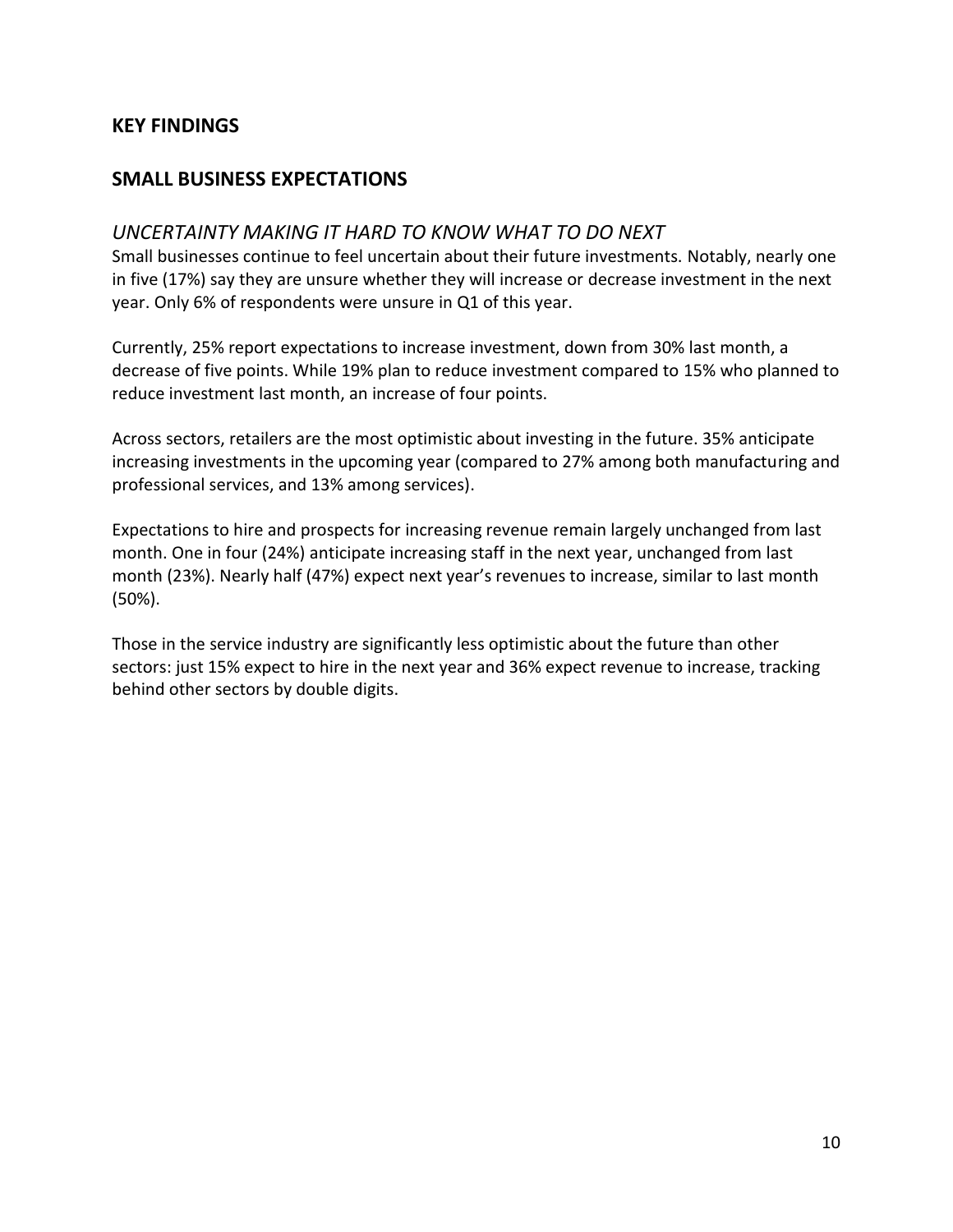#### **KEY FINDINGS**

## **SMALL BUSINESS OPERATIONS**

#### *SELF-REPORTED BUSINESS HEALTH DECLINES, CASH FLOW DISCOMFORT RISES*

Overall health among small businesses has declined further since last month. This month, 50% report good health: a seven-point drop from last month, and a 15-point decline from Q1 2020. The change from last month is largely due to fewer businesses seeing their company's health as very good, with a nine-point drop from 33% last month to 24% this month.

Across sectors, professional services (60%) are the most likely to report good health (60%), followed by those in the manufacturing (57%), services (45%), and retail (43%) sectors. Since last month, reported small business health has declined across all regions, except the South.

Smaller-sized businesses remain the least optimistic: only 44% report good health. In comparison, 56% of mid-size (5-19 employees) and 63% of large (20+ employees) small businesses report good health.

Cash flow remains a top concern for small business. 48% of small businesses said they still feel comfortable with their cash flow. However, this represents an 11-point drop from one month ago. Before the pandemic this metric had hovered around 80%.

The smallest businesses report a 10-point drop in those who are comfortable with their cash flow (45% now, compared to 55% last month). Looking across industries, professional services (57%) continue to be the most comfortable with cash flow, though sentiments have dropped compared to last month (67%). This month, businesses in the service sector (39%) are the least comfortable with 29% reporting that they are "not at all comfortable" with their cash flow.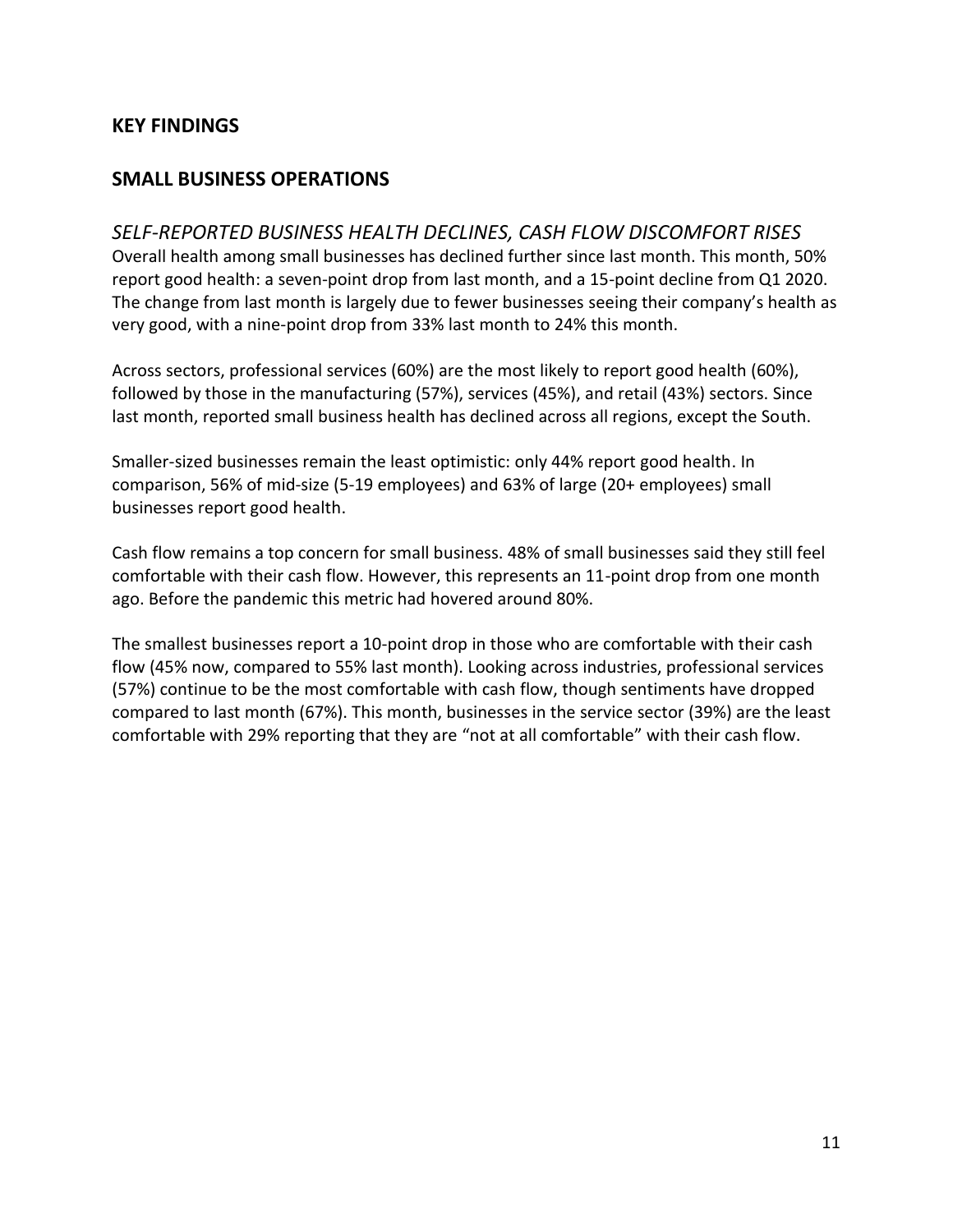## **U.S. Chamber Resources for Small Businesses**

For small business resources on the coronavirus, visit uschamber.com/co.

Step-by-step guidelines on applying for a loan through the Paycheck Protection Program are available at uschamber.com/sbloans.

A guide to the Small Business Administration's expanded Economic Injury Disaster Loan Program (EIDL) program to assist small businesses is available at uschamber.com/report/guidesbas-economic-injury-disaster-loans.

A guide to CARES Act Relief for independent contractors or those who are self-employed and don't have any employees is available at https://www.uschamber.com/report/independentcontractors-guide-cares-act-relief.